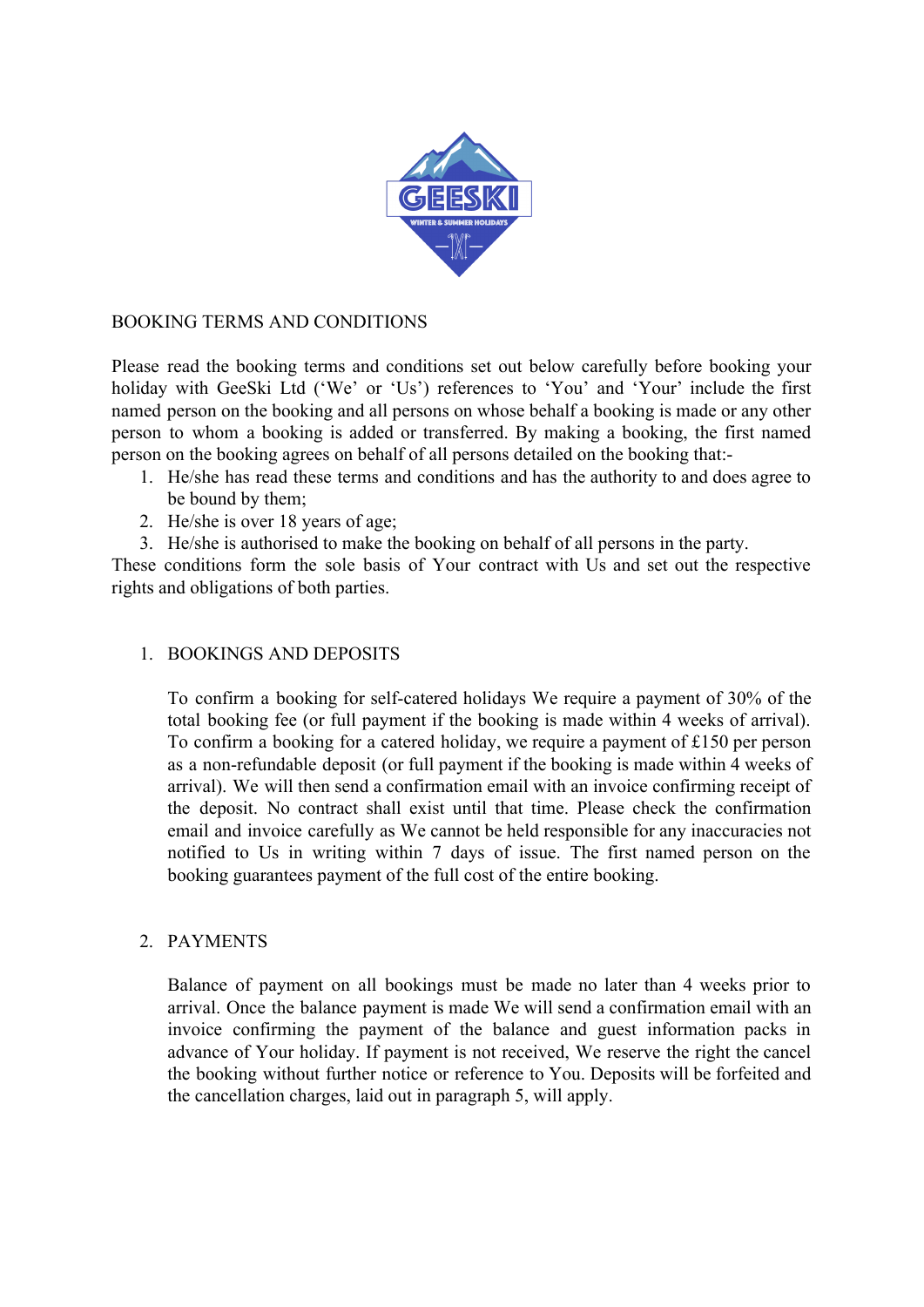## 3. PRICES

All prices are quoted in £'s sterling (GBP). The prices quoted, shown on the GeeSki website and in supplementary promotional material, are subject to change without notice. Once Your booking is accepted, We guarantee that the price will not change, and no surcharges will be added unless You amend Your booking in any way. We are not able to make reductions in prices once a booking is made and confirmed, even if special offers become available. Special offers are for new bookings only. You may not 'amend' to take advantage of any discounts or special offers released after You have already booked. Please see the GeeSki website for a full breakdown of what is/isn't included in Your booking. In particular please note that the local tourist tax (Taxe de Sejour) is not included in the price indicated on the GeeSki website or Your invoice. The Taxe de Sejour is to be paid in resort at the end of Your stay.

## 4. AMENDMENTS BY THE CLIENT

If You wish to change any details of Your booking, please let Us know in writing as soon as possible. If We are able to accommodate Your request, at our sole discretion, We will inform You in writing of the new arrangements. Changes involving the reduction in the number of people on the booking or a reduction in the amount payable on the booking will be treated as a cancellation by those persons if made within 12 weeks of Your planned arrival at the chalet. Changes to the outward or return dates of a holiday will be treated as a cancellation, with the charges, laid out in paragraph 5, applying.

# 5. CANCELLATION BY THE CLIENT

If You choose to cancel Your holiday, the first named person on the booking should notify Us immediately in writing by email. Verbal cancellations cannot be accepted. Upon receipt of a cancellation, the following charges will apply. Our cancellation charges increase the closer to Your confirmed departure date that Your written cancellation is received by Us. The cancellation charge is a percentage of total price(s) of the element(s) of the booking cancelled. If written cancellation is received by Us 28+ days before departure We will retain Your deposit for the element(s) cancelled; if written cancellation is received 14-27 days before departure 50% will be retained by Us; if cancellation is received 7-13 days before Your departure 70% will be retained by Us; if written cancellation is received less than 7 days before Your departure 100% will be retained by Us. It is not possible to make refunds after departure from the UK for any services not used. Please note that depending on the circumstances of Your cancellation, You may be able to claim under Your insurance policy.

### 6. CANCELLATION BY US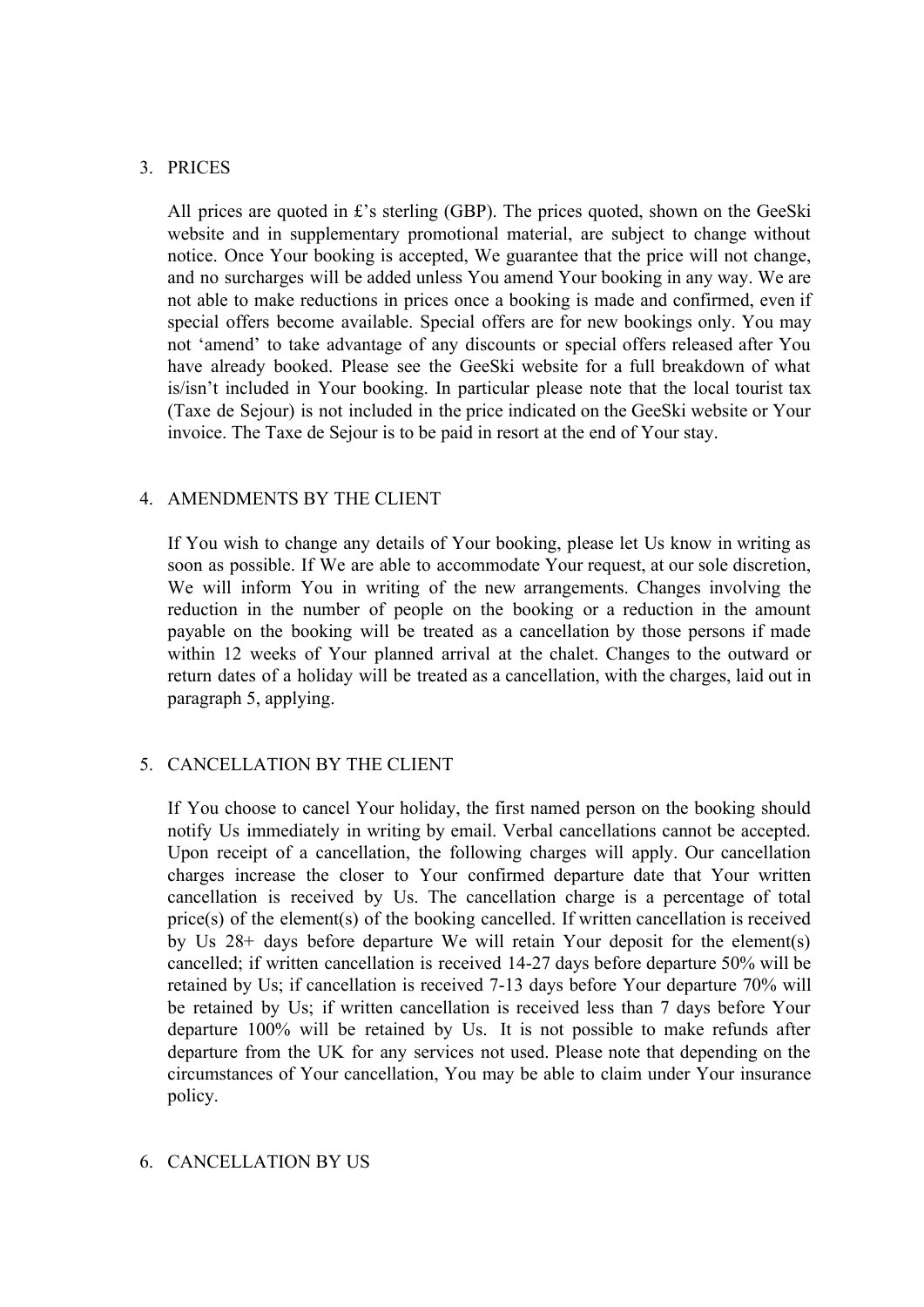On occasion it may be necessary to amend certain arrangements or cancel them, which We reserve the right to do at any time. If a major change occurs We will inform You as soon as possible. If We have to make a major change to an element of Your booking or cancel one element or more, We will tell You as soon as possible. If there is time to do so before departure, We will offer You the choice of: (for major changes) Accepting the changed arrangements; having a refund of all monies paid in respect of the changed or cancelled element; or accepting an offer of alternative arrangements of a standard comparable to the element(s) affected from Us, if available, or paying the price difference for alternative higher value arrangements of Your choosing (We will refund any price difference if the alternative is of a lower value). You must notify Us of Your choice within 7 days of the offer. If You fail to do so We will assume that You have chosen to accept the change or alternative arrangements. The above sets out the maximum extent of liability We accept for changes and cancellations and We regret We cannot meet any expenses or losses that You may incur as a result of change or cancellation. The above options will not be available if We make a minor change or cancel as a result of Your failure to make full payment on time or where the change(s) or cancellation by Us arises out of alterations to the confirmed booking requested by You. Very rarely, We may be forced by "force majeure" (see section 8. below) to change or terminate some or all of Your booking. If this situation does occur, We regret We will be unable to make any refunds, pay You compensation or meet any costs or expenses You incur as a result.

#### 7. CORONOVIRUS

In the event that We have cancel some or all of Your booking for any reason caused by or arising directly or indirectly from, or in any case associated with, coronavirus or COVID-19 and its sequel; We will offer You a voucher for the full amount (or % cancelled) that You have paid for Your booking to be used towards an alternative holiday with Us of a standard comparable to the element(s) affected from Us, if available, or paying the price difference for alternative higher value arrangements of Your choosing (We will refund any price difference if the alternative is of a lower value), or a full refund for the total cost of Your booking excluding Your deposit. You must notify Us of Your choice within 7 days of receiving the notification of the offer. If You fail to do so We will retain all monies paid to Us.

#### 8. FORCE MAJEURE

We regret that We cannot accept liability or pay You any refund, compensation or meet any costs or expenses You incur where the performance of our contractual obligations is prevented or affected by 'Force Majeure'. In these booking conditions, 'Force Majeure' means any event which We, or the supplier of the service(s) in question could not, even with all due care, foresee or avoid. Such events may include war or threat of war, riots, civil strife, terrorist activity, industrial dispute, natural or nuclear disaster, adverse weather conditions, fire, significant risks to human health such as the outbreak of serious disease at the travel destination or home country and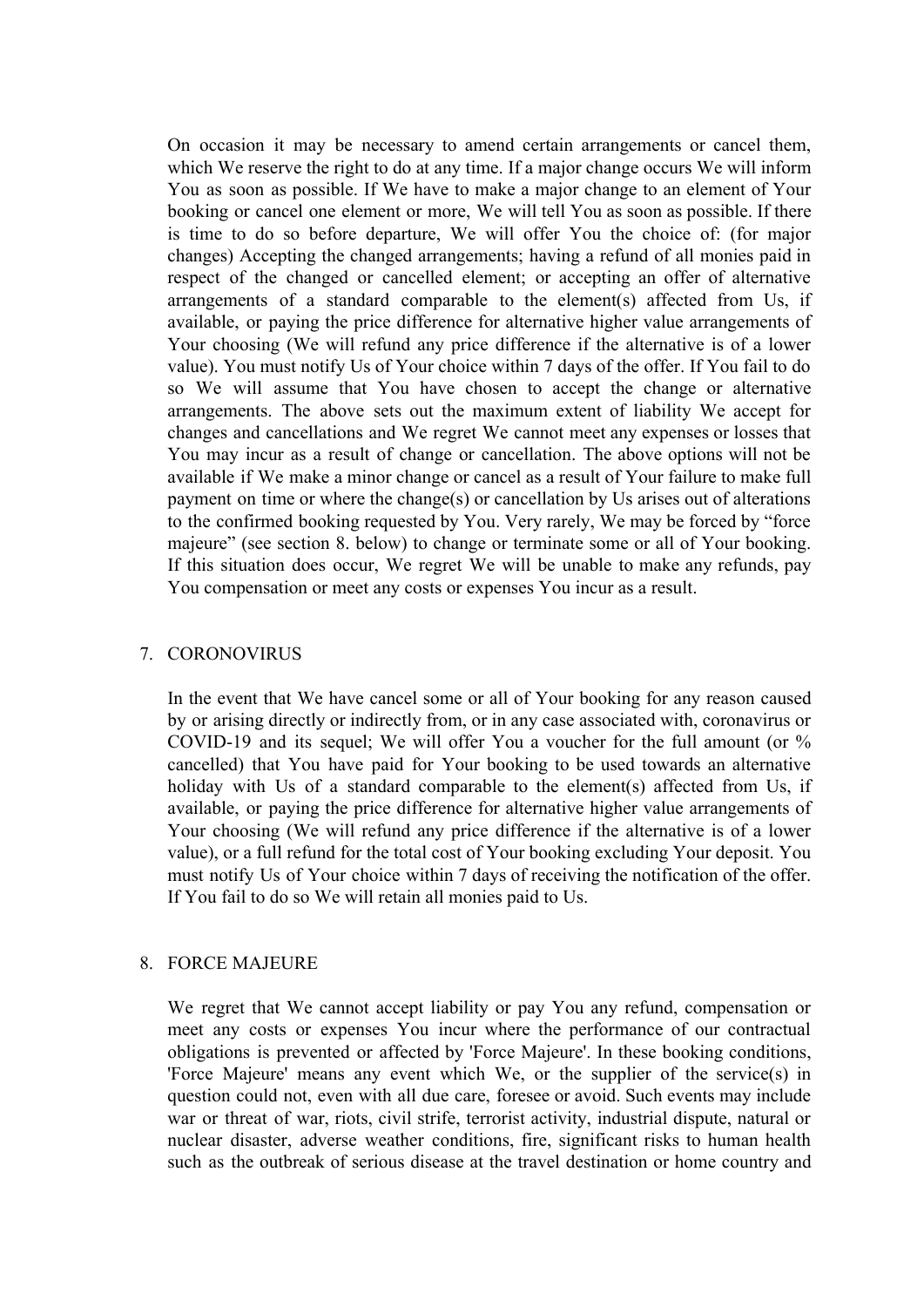all events outside of our control. Advice from the Foreign Office to avoid or leave a particular country may constitute Force Majeure.

#### 9. INSURANCE

It is a condition of booking that You must have purchased at the time of booking Your own insurance which provides You with adequate cover for the duration of Your holiday, including off-piste skiing, where required. We can not be held responsible for any liability, expenses or losses You may incur as a result of having inadequate insurance.

#### 10. LIABILITY

We do not accept liability of any act or default or omission on the part of any suppliers of any service that We offer or recommend and over whom We have no direct control. You will be bound by the operating conditions of all suppliers of the other services that make up Your holiday. This includes all travel arrangements which should be made through a reputable provider. Any advice given by Us shall be accepted entirely at Your own risk.

(1) We have a duty to select the suppliers of the services making up Your booking with Us with reasonable skill and care. We have no liability to You for the actual provision of the services, except in cases where it is proved that We have breached that duty and damage to You has been caused. Therefore, providing We have selected the suppliers/subcontractors with reasonable skill and care, We will have no liability to You for anything that happens during the service in question or any acts or omissions of the supplier, its employees or agents.

(2) We will not be responsible or pay You compensation for any injury, illness, death, loss, damage, expense, cost or other claim of any description if it results from:-

a) The act(s) and/or omission(s) of the person(s) affected;

b) The act(s) and/or omission(s) of a third party unconnected with the provision of the services contracted for and which were unforeseeable or unavoidable; or

c) Unusual or unforeseeable circumstances beyond ours or our supplier(s) control, the consequences of which could not have been avoided even if all due care had been exercised; or

d) An event which either suppliers or ourselves could not, even with all due care, have foreseen or forestalled.

(3) We limit the amount of compensation We may have to pay You if We are found liable under this clause in the following ways:

a) Loss of and/or damage to any luggage or personal possessions and money, The maximum amount We will have to pay You in respect of these claims is an amount equivalent to the applicable excess on Your travel insurance policy because You are assumed to have adequate insurance in place to cover any losses of this kind.

b) Claims not falling under (a) above or involving injury, illness or death The maximum amount We will have to pay You in respect of these claims is twice the price paid by or on behalf of the person(s) affected in total.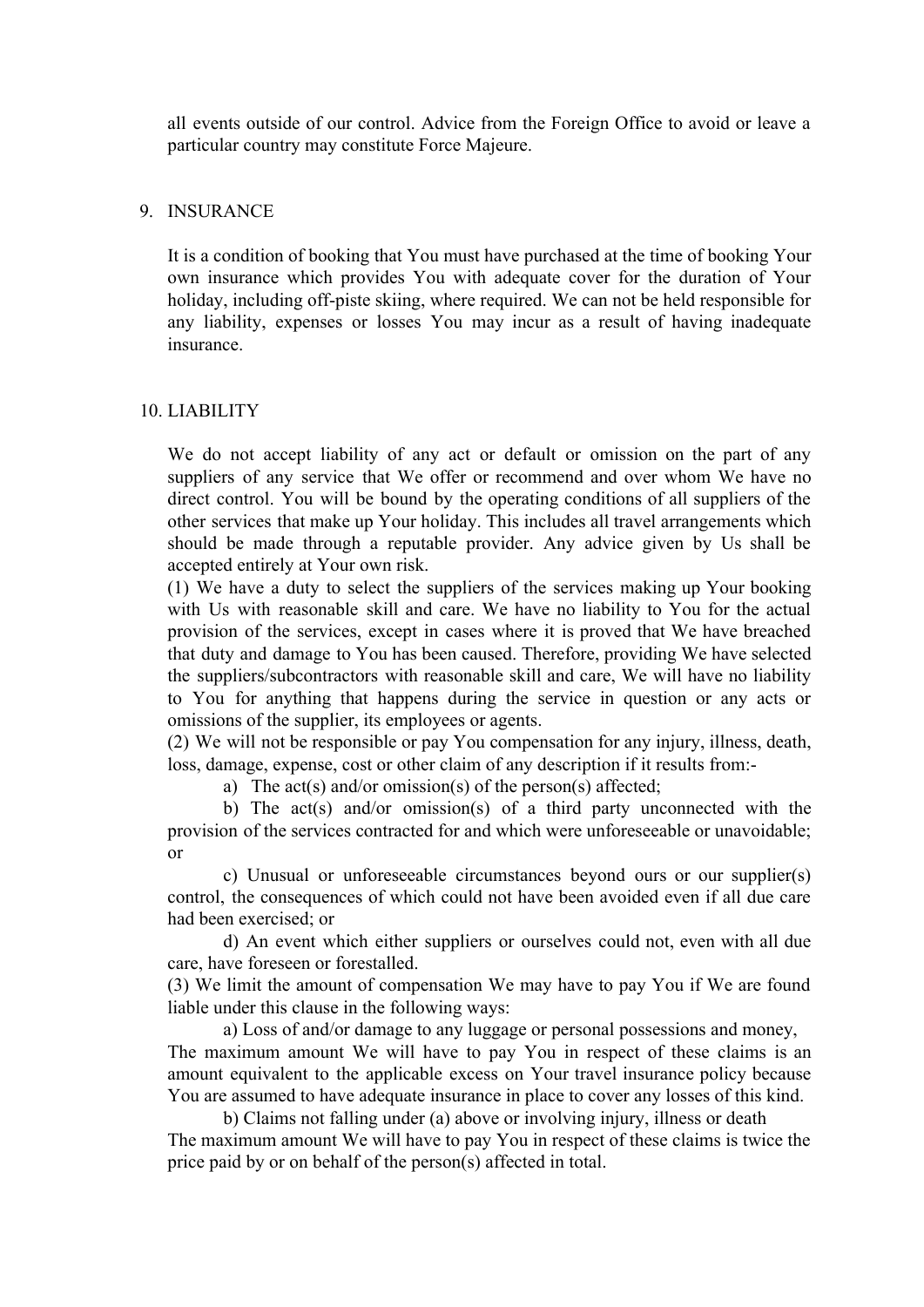(4) It is a condition of our acceptance of liability under this clause that You notify any claim to ourselves and our supplier(s) strictly in accordance with the complaints procedure set out in these conditions.

(5) Where any payment is made, the person(s) receiving it (and their parent or guardian if under 18 years) must also assign to ourselves or our insurers any rights they may have to pursue any third party and must provide ourselves and our insurers with all assistance We may reasonably require.

(6) Please note We cannot accept any liability for:

(a) Any damage, loss or expense or other sum(s) of any description which on the basis of the information given to Us by You concerning Your booking prior to our accepting it, We could not have foreseen You would suffer or incur if We breached our contract with You; or

(b) Any business losses.

(7) We will not accept responsibility for services or facilities which do not form part of our agreement or where they are not advertised on our website. For example any excursion You book whilst away, or any service or facility which any other supplier agrees to provide for You.

#### 11. LIMITATIONS OF LIABILITY

In no event shall We be liable to You for any loss or damage exceeding the price paid for the relevant booking.

#### 12. ACCURACY OF INFORMATION PROVIDED

The description of the chalets in our marketing literature is made in good faith and is materially accurate, in our opinion. Opinions and artist impressions are invariably subjective, so We would encourage You to check with Us in advance regarding any aspect of Your holiday that is of particular importance to Your enjoyment. We will do our best to accommodate You. Information about the Grand Massif and its services are accurate to the best of our knowledge. We will not be held responsible for changes to those services, as they are beyond our control.

#### 13. SECURITY

We take the issue of security in our chalets very seriously. You should be aware, that the chalet may not be locked at all times. There will also be shared access with other guests. All personal items, including baggage and skis are at all times and circumstances at Your risk and We are at no time responsible for any loss, damage or delay to such items.

#### 14. DAMAGE AND BEHAVIOUR BY CLIENTS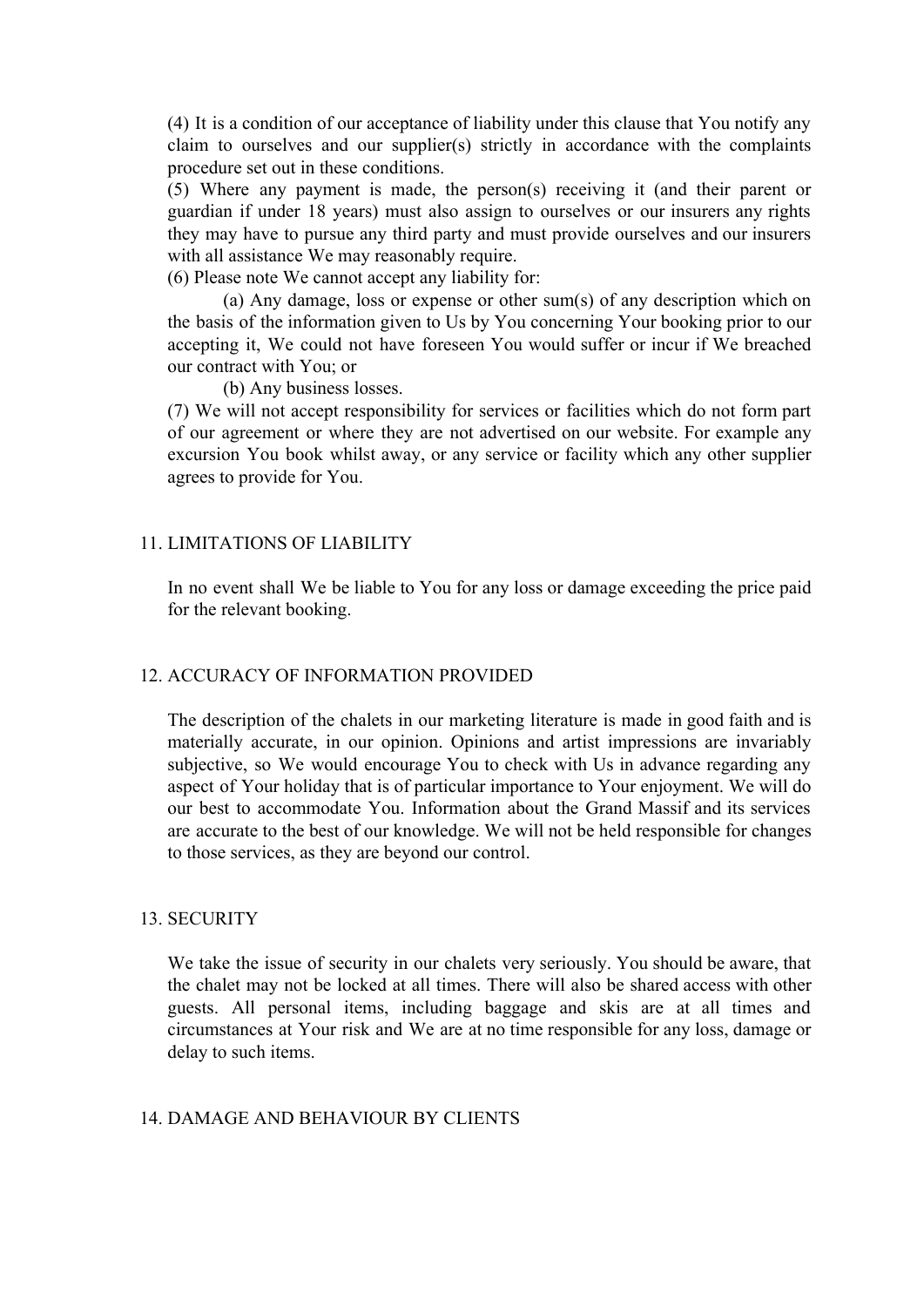We shall be entitled to recover from You for repairs and/or replacements as well as loss and/or damage caused by Your actions. We will hold You and each member of Your party jointly and individually liable for any damage or losses caused by You or any member of Your party. Full payment for such damage or loss must be made prior to departing from the chalet to either the third party concerned or Us. If You fail to do so, You will indemnify Us against claims (including legal costs) subsequently made against Us as a result of Your actions. We reserve the right to apply such claims via Your credit card. We also reserve the right to terminate, without compensation or further obligation, Your holiday if it is deemed that Your behaviour is unsociable, abusive or in any way unacceptable to Us or any other guest.

#### 15. COMPLAINTS AND CLAIMS

As the enjoyment of Your holiday is of utmost importance to Us, We will do our best to resolve immediately any complaint that is reported to Us or any of our staff in the chalets. Any complaints made after departure will not be considered. Any complaint that cannot be resolved during the period of Your holiday, should be detailed in writing to Us within 28 days from the end of Your holiday by You. Full contact details are listed on our website and further information will be given to You upon arrival.

#### 16. GENERAL INFORMATION AND YOUR RESPONSIBILITIES

We reserve the right to have other guests staying at the chalet during Your holiday unless You specify at the time of booking that You want to book the chalet(s) with sole occupancy. It is Your responsibility to ensure that You are in possession of a valid passport with all the necessary visas to allow entry to all of the countries that You will pass through as part of Your holiday. At this time, people holding full British or EU passport do not require a visa to visit France. Please note that children must hold their own passports. Please note that any passengers who are denied entry as a result of incomplete documentation will not be eligible for a refund. Families must accept responsibility for the behaviour and welfare of any children in their party. Every effort is made to ensure safety in our chalet; however if You are taking children on holiday You do so at Your own risk. Please note that for the comfort and benefit of our guests, We operate a 'no-smoking' policy in all the chalets. No refunds will be made for any unused travel, accommodation or meals.

### 17. ARRIVALS, DEPARTURES AND DELAYS

Our check-in time is between 16:00 and 19:00. Departure time is 10:00. If You have a late afternoon departure and wish to leave luggage at the chalet, We will provide space for You to do so. Morning arrivals are subject strictly to prior arrangement and We reserve the right to make an additional charge. We appreciate that options on flights may mean You will arrive at the chalet(s) later than 19:00. For arrivals after 21:00, We cannot guarantee a full dinner service, but will endeavour to provide You